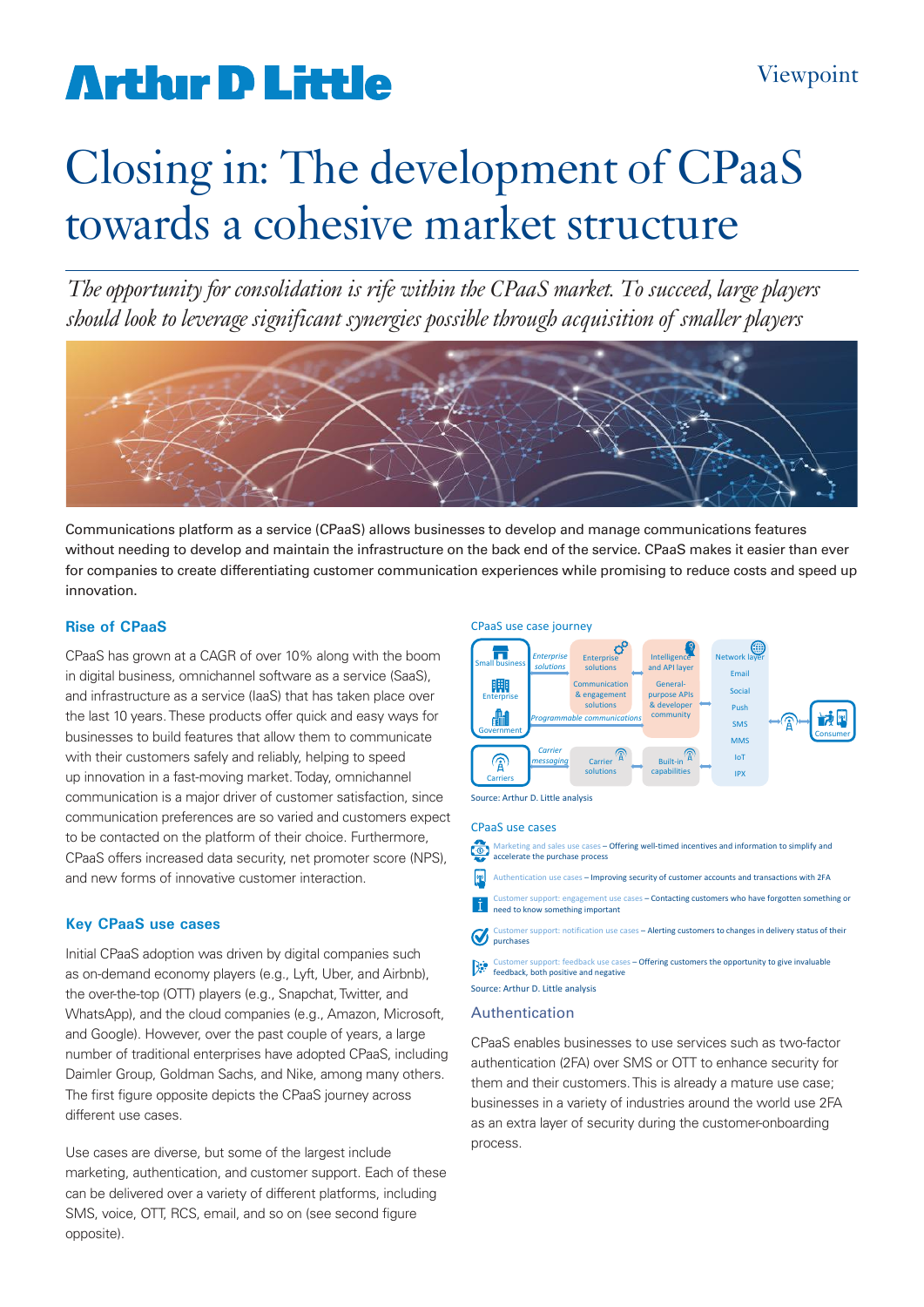# **Arthır D Little**

# Viewpoint

# Marketing

CPaaS capabilities allow companies to conduct orchestrated large-scale marketing campaigns towards customers over a variety of different platforms. Customers can be contacted over their preferred platforms — customers in Latin America over WhatsApp, in China over WeChat, and in Japan over Line — helping to foster higher customer read and response rates and improving the effectiveness of the campaign. Furthermore, many CPaaS providers offer extensive analytics services as part of the bundle, allowing businesses to further tailor their marketing campaigns.

## Customer support

CPaaS services enable businesses to contact customers over their preferred platforms to offer individualized customer support. By managing customer communications over the cloud from a single platform, businesses no longer have to build a full communications stack, simplifying an otherwise complex process. 'Inbox' features are offered, where customer support agents can see all communications with a particular customer in one place. Furthermore, chatbots and automated response services are typically available.

# **Benefits of CPaaS**

CPaaS is a compromise between infrastructure as a service (IaaS) and software as a service (SaaS), combining the customization of IaaS with the ease and speed of SaaS. It offers a fully built back end while maintaining the ability for a developer to build software and applications over the top. In a nutshell, PaaS gives customers the platform and all the tools required to develop their own SaaS platform, with precisely the specifications required for their unique business.

While businesses could build their own communication stacks or purchase unified communications as a service (UCaaS) software, CPaaS offers the following three benefits:

- 1. Customization and scalability. CPaaS is cloud-native, thus easily scalable. A wide range of purpose-built environments can be easily added offering customization.
- 2. Time to market. CPaaS offers a ready-made environment, on top of which development is easy. Applications can be quickly created and integrated; developers have no need to focus on the underlying mechanics of the back-end infrastructure.
- 3. Cost structure. CPaaS is sold on a pay-per-use model, and upfront CAPEX purchases are not required — CAPEX effectively becomes OPEX. Furthermore, software development knowledge is required only at the level of the application rather than the system. Therefore, CPaaS requires no in-house experts, reducing the OPEX.

# **CPaaS is not yet a cohesive market**

Despite the hype that CPaaS generates, it can hardly be called an established market; there are no clear bounds in terms of what constitutes a real "CPaaS service". Many companies seeking to associate themselves with the growth coming from the CPaaS industry brand themselves as CPaaS players, despite offering limited services across a limited number of communications channels. To simplify, market players can broadly be split into applications-focused businesses and network-focused businesses (see figure below).

### CPaaS market players

| <b>Applications businesses</b>             |  | Network businesses/Aggregators |                  |
|--------------------------------------------|--|--------------------------------|------------------|
| $\bullet$<br><b>WessageBird</b><br>infobip |  | zenvia                         |                  |
| sinch <b>at twilie O</b> TeleSign          |  | (III) OpenMarket               | <b>B</b> kaleyra |

Source: Gartner, Arthur D. Little analysis

### Applications businesses

These "pure-play" CPaaS firms are software businesses that provide a wide range of APIs, sample code, software development kits (SDKs), and libraries to help developers quickly build their own applications. They specialize in quick delivery without getting into the depths of telecom networks and are often perfect for smaller businesses just getting started with their communications stacks. Onboarding of the long tail of smaller customers is typically fully automated, and a developer ecosystem exists to offer support to developers.

## Aggregators/network businesses

These businesses typically start off as network owners and expand to add APIs to their core offering.

# **Market growth and trends**

## Market size and forecast

Over the next five years, the CPaaS market is expected to exhibit strong growth, at 27.6% CAGR, as shown forecasted in the figure below. This would bring the market from 15.3 billion euros as of 2019 to 51.7 billion euros as of 2024.

#### CPaaS market revenue, in EUR bn, global Market size (in billion euros)



Source: GlobalData, IDC, Gartner, Arthur D. Little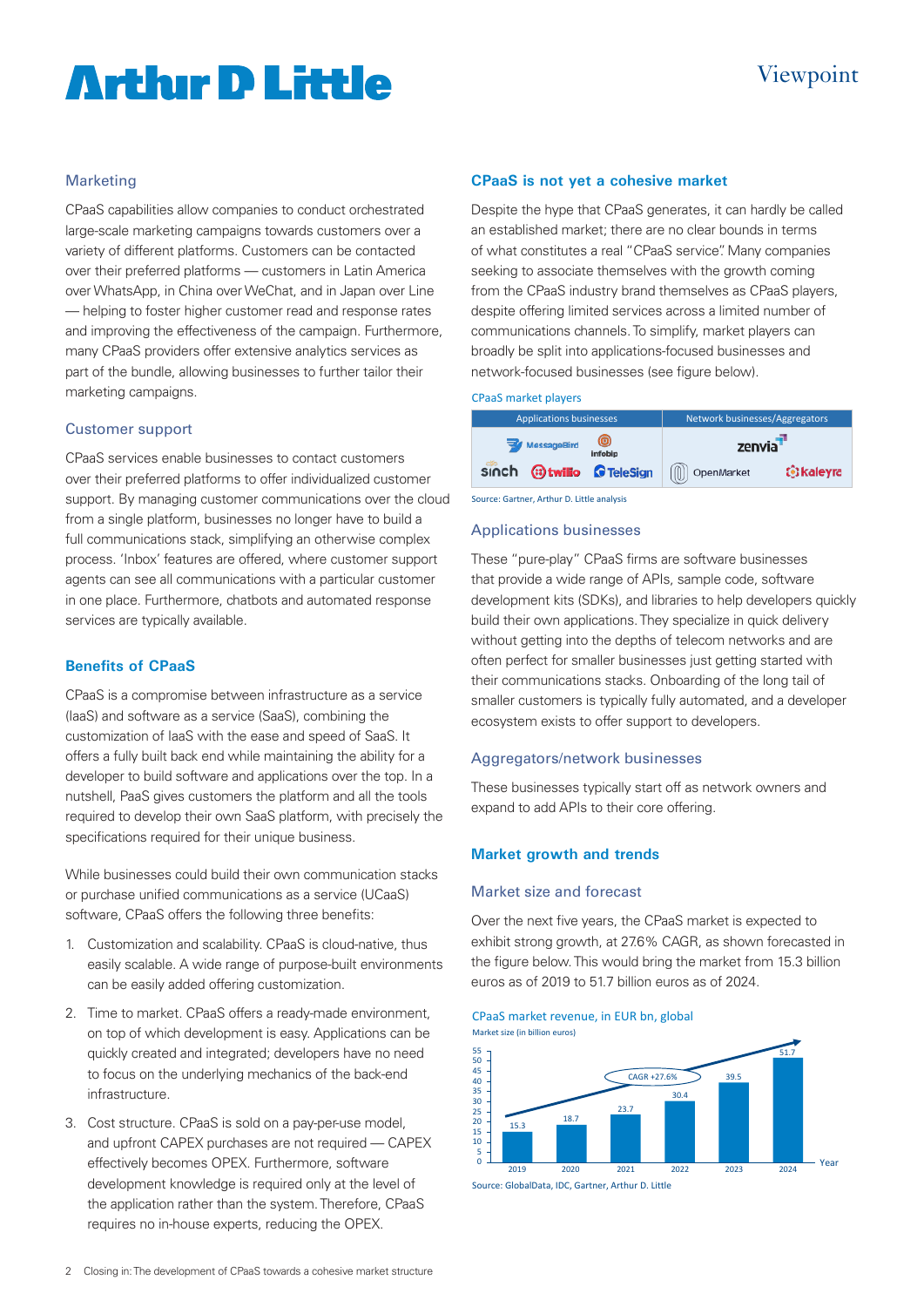# **Artlur D Little**

# Viewpoint

# Market growth potential

Growth will be driven primarily by the expansion of CPaaS services into more areas of the market. As the world becomes increasingly digital and more commerce takes place online, CPaaS services will be crucial for facilitating transactions, marketing, and customer support.

Furthermore, new features in development include:

- **n** Predictive messaging. Natural language processing (NPL) offers the potential for hyper-relevant, personalized responses to customers.
- n Intent mapping. Customers can be moved into automated conversation flows based on their intent.
- **n** Personalization engine. Artificial intelligence and automation will help hone personalization efforts.

Each of these new features will likely drive revenue growth and more than compensate for the price erosion in communications services that is taking place within the broader telecoms market.

# Is global CPaaS domination on the horizon?

At the time of writing, there is significant hype around what we have termed applications-focused businesses, since companies in this field offer the potential to dominate the entire CPaaS market across all types of communication. Achieving this level of technological domination would provide huge revenue growth.

However, the R&D costs required for any company to reach this point of market dominance are staggering. Twilio currently looks to be the closest to such a position, having already spent massive sums on R&D; in 2019, Twilio spent US \$391.4 million on R&D, compared to revenues of \$1.134 billion, with an operating loss of \$369.8 million. At the time of writing, profits are incredibly slim. Furthermore, a focus on breadth of service can sometimes come at the cost of reliable functionality, and such high R&D spend often means less is spent on customer support and customization for large companies.

# **Strategic consolidation in the industry**

While consolidation is underway in the industry, the market is not yet mature, and it is still an open race to see which player might come to dominate it.

Application-to-person (A2P) messaging and voice services, a dominant portion of CPaaS, is a business with significant economies of scale, both on the revenue side and the costs side:

1. Large CPaaS providers have better prices per unit with mobile network operators (MNOs) and aggregators.

2. Large CPaaS providers have more direct carrier routes (routing slows down message delivery with a larger risk of lost messages).

To put it simply: more direct routes give better quality; higher volumes give better prices. Small local providers have neither advantage, while global providers have both. This is particularly important for those CPaaS companies that are heavily invested in message and voice termination, but less so for those that focus on OTT services. On the applications side, larger providers have the advantage of being able to offer customers increased functionality and a broader ecosystem around APIs.

Given these realities, smaller players are at a disadvantage competing in the market, except in certain niches. Many are seeking acquisition before their value erodes due to lack of scale. For large companies, this represents an opportunity to become even larger, with the possibility for significant synergies along the way.

# **Strong synergy economics support consolidation**

Significant synergies are available, particularly through a reduction in costs. Synergies have been seen to range from anywhere between 5% (Sinch purchase of Wavy) to 60% (CLX purchase of Mblox) of combined EBITDA, depending on the nature of the merger. These synergy calculations are the primary driver of consolidation in the market.

## Revenue synergies

Synergies on the top line come from three primary areas:

- 1. Cross-selling. Companies have the possibility to cross-sell different products to each other's customers, with the advantage of being a reputed vendor. Combining platforms and customers increases the industry and geographical reach and overall target market of the combined company. However, note that big businesses typically value customization and support more than extensive functionality, and thus are often willing to purchase multiple cloud communication solutions from different providers. Therefore, cross-selling synergies are more difficult to achieve unless the merging entities have a unique value proposition.
- 2. Improved carrier routes/relationships. A merged company can combine the best routes of the two companies, meaning more high-quality direct routes overall.
- 3. Increased data quality and quantity. Greater total volume of data that can be used to enhance core CPaaS services or any other products offered. Telesign, for example, uses the data from its CPaaS platform to enhance services in digital ID verification.